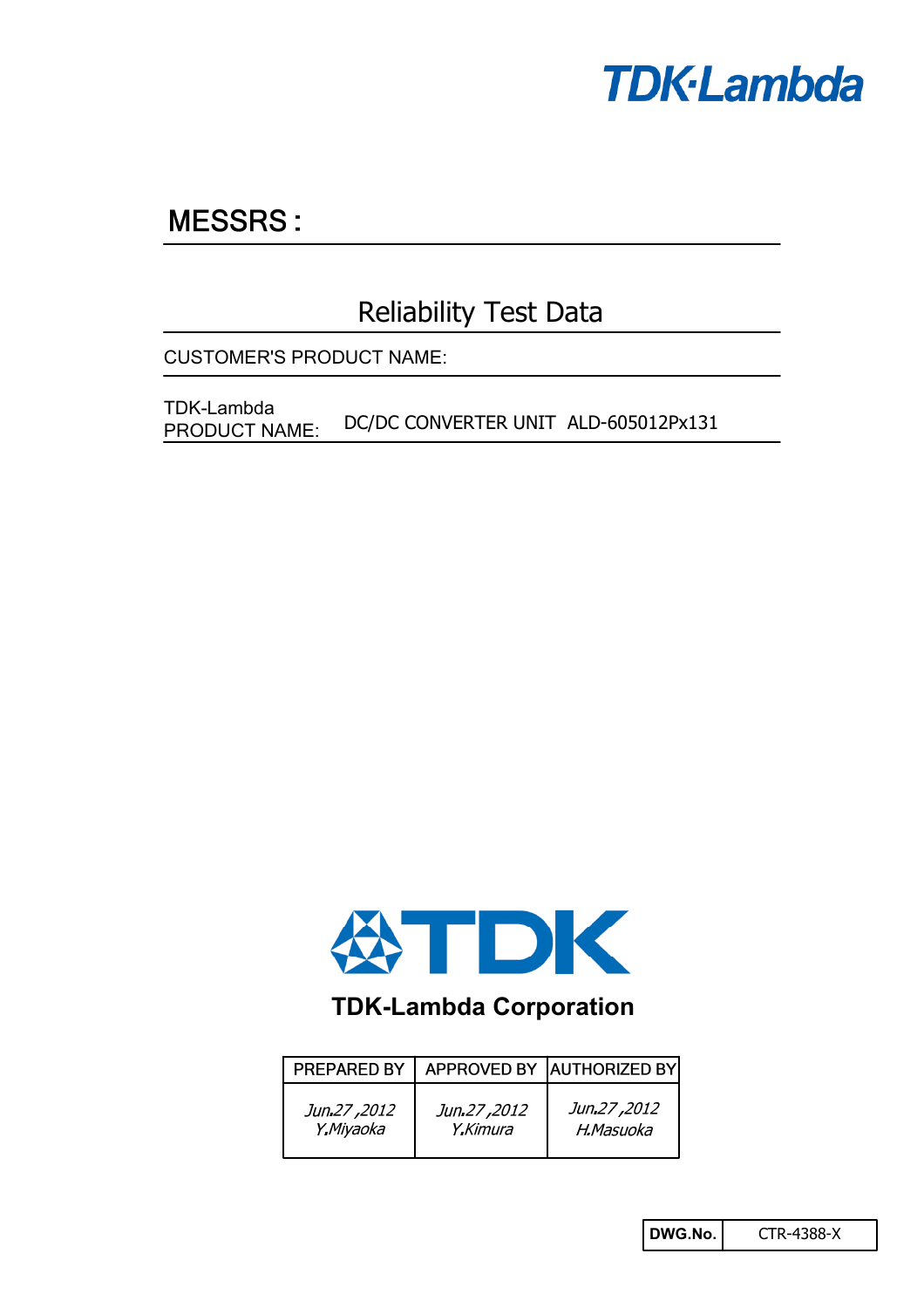| [1] Test Sample                                                                    |                                  |  |
|------------------------------------------------------------------------------------|----------------------------------|--|
| Vibration Test and Shock Test : ALD-605012PJ131 3pcs. for each<br>Other Test Items | : ALD-605012PJ131 5pcs. for each |  |

[2] Test Condition

| Input Voltage      | Vin : $12.0$ [V]  |                                            |
|--------------------|-------------------|--------------------------------------------|
| Dimming Conditions |                   | Vbr : 2.0 [V] Io1~6 $_{(TOTAL)}$ =150mA    |
|                    |                   | $V_{\text{PWM}}$ : 100 [%] Max. Brightness |
| Load               | RL : 600 $\Omega$ |                                            |

[3] Result

The test result is shown on the next page. There was no problem. The measurement condition and Instrument depends on the following.

| Measurement Condition                            |  |                           |                                            |
|--------------------------------------------------|--|---------------------------|--------------------------------------------|
| Input Voltage Vin : 12.0 [V]                     |  |                           |                                            |
| Dimming Conditions Vbr : 3.8 [V] Max. Brightness |  |                           |                                            |
|                                                  |  |                           | $V_{\text{PWM}}$ : 100 [%] Max. Brightness |
| Load                                             |  | RL : 600 $\Omega$         |                                            |
| Ambient temp                                     |  | Ta : 25 [ <sup>o</sup> C] |                                            |
|                                                  |  |                           |                                            |

| <b>Measuring Instrument</b> |
|-----------------------------|
|                             |

| Power supply | : PAR160A (KIKUSUI) or equivalent                        |
|--------------|----------------------------------------------------------|
|              | Inpur DC current meter : R6840 (ADVANTEST) or equivalent |
|              | Output DC current meter : 187 (FLUKE) or equivalent      |

### [4] Test Item

| Item                                                      | Condition                                                                                                                                                     | Judgement Standard                                 |
|-----------------------------------------------------------|---------------------------------------------------------------------------------------------------------------------------------------------------------------|----------------------------------------------------|
| High Temperature<br>85°C, 500hrs.<br>Continuous Operation |                                                                                                                                                               | Electrical and apperance<br>should be in the spec. |
| Heat Shock                                                | $-40^{\circ}$ C <-> 85°C 30min./each<br>100cycles                                                                                                             |                                                    |
| Humidity Environment<br>Off and on Operation              | $60^{\circ}$ C 90%R.H.<br>On 1hr / Off 3hrs. 500 cycles.                                                                                                      |                                                    |
| Vibration                                                 | $5 \sim 10$ Hz Amplitude 10mm<br>10~200Hz Accerarated Verocity 21.6m/s <sup>2</sup> (2.2G)<br>Log Sweep: 10min.<br>X, Y, Z direction 60 min/each total 3 hrs. |                                                    |
| Shock                                                     | $588m/s2$ (60G) 11ms Half-sine wave<br>once each axis X, Y, Z, -X, -Y, -Z<br>total 6times                                                                     |                                                    |

|                                                                                  | <b>MATERIAL</b><br><b>REMARK</b><br><b>MATERIALS NAME</b><br>QU<br>No. |  |  |                   |  |             |
|----------------------------------------------------------------------------------|------------------------------------------------------------------------|--|--|-------------------|--|-------------|
|                                                                                  | PRODUCT NAME or MODEL, TITLE                                           |  |  |                   |  |             |
|                                                                                  | DC/DC CONVERTER UNIT ALD-605012Px131                                   |  |  |                   |  |             |
|                                                                                  | NAME OF DRAWING                                                        |  |  | DRAWING No.       |  | <b>PAGE</b> |
| <b>TDK-Lambda</b>                                                                | Reliability Test Data                                                  |  |  | <b>CTR-4388-X</b> |  |             |
| the contract of the contract of the<br>the company of the company of the company |                                                                        |  |  |                   |  |             |

<The drawings may be changed without any notice.>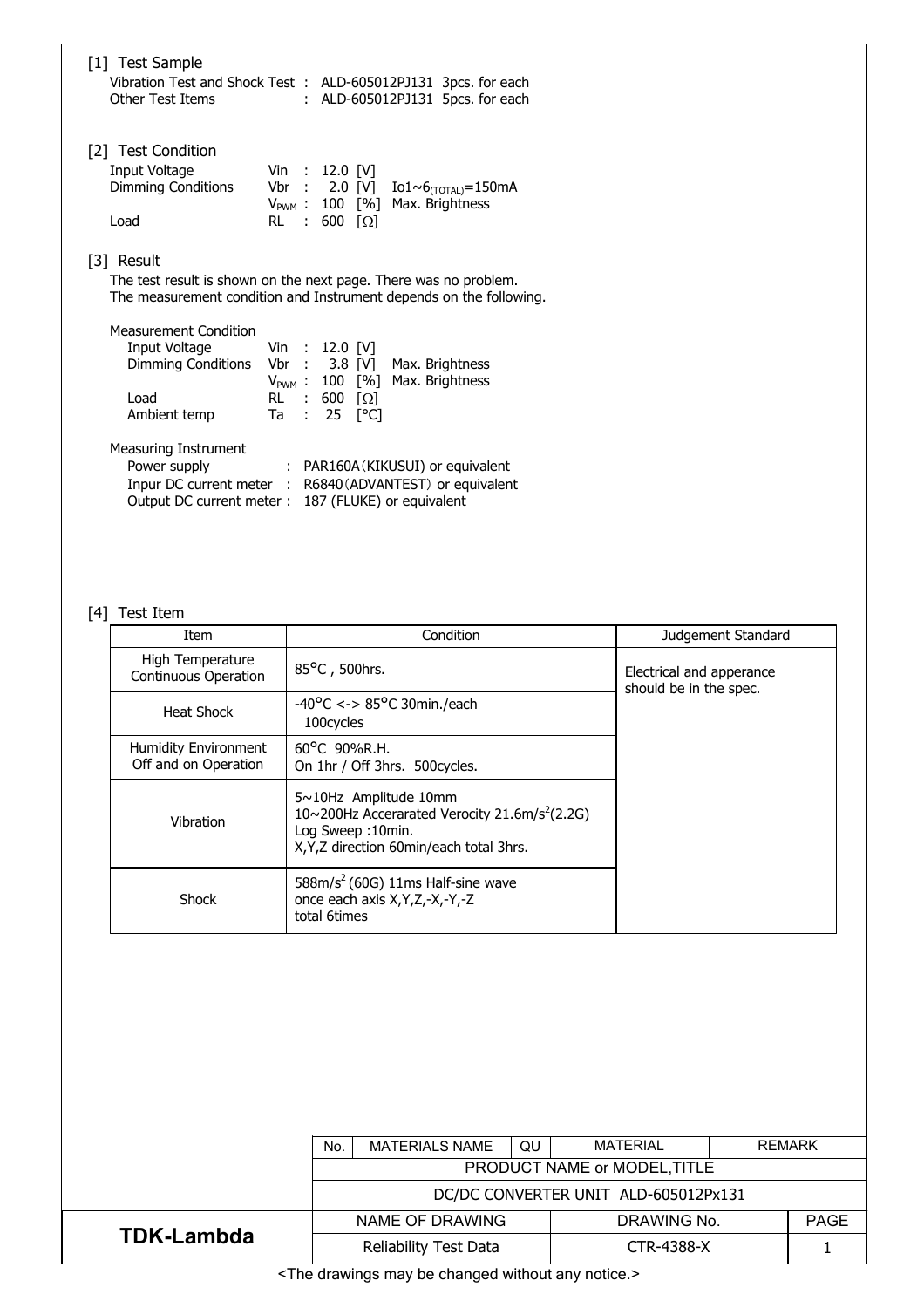| High Temperature Continuous Operation |     |            |               |                           |                           |               |                           |                           |
|---------------------------------------|-----|------------|---------------|---------------------------|---------------------------|---------------|---------------------------|---------------------------|
|                                       | No. | Iin<br>[A] | Iout1<br>[mA] | Iout <sub>2</sub><br>[mA] | Iout <sub>3</sub><br>[mA] | Iout4<br>[mA] | Iout <sub>5</sub><br>[mA] | Iout <sub>6</sub><br>[mA] |
|                                       | T   | 1.079      | 49.30         | 49.41                     | 49.51                     | 50.02         | 49.75                     | 49.31                     |
|                                       | 2   | 1.105      | 50.07         | 49.80                     | 50.46                     | 50.75         | 50.01                     | 49.94                     |
| Before<br>Test                        | 3   | 1.070      | 49.28         | 49.35                     | 49.64                     | 49.49         | 49.65                     | 49.06                     |
|                                       | 4   | 1.076      | 48.93         | 49.48                     | 49.36                     | 49.74         | 49.56                     | 49.52                     |
|                                       | 5.  | 1.070      | 49.31         | 49.54                     | 49.58                     | 49.67         | 49.67                     | 49.50                     |
|                                       |     | 1.062      | 49.70         | 49.03                     | 48.87                     | 48.95         | 49.01                     | 48.11                     |
| After                                 | 2   | 1.050      | 49.50         | 48.90                     | 48.66                     | 48.70         | 48.88                     | 48.43                     |
| <b>Test</b>                           | 3   | 1.064      | 50.56         | 50.03                     | 49.85                     | 49.94         | 50.01                     | 49.95                     |
|                                       | 4   | 1.068      | 50.49         | 49.67                     | 49.81                     | 50.20         | 50.13                     | 49.92                     |
|                                       | 5.  | 1.080      | 50.86         | 49.84                     | 50.40                     | 50.41         | 50.28                     | 49.81                     |
| <b>Supper</b>                         |     | 1.20       | 60.0          | 60.0                      | 60.0                      | 60.0          | 60.0                      | 60.0                      |
| Slower                                |     |            | 40.0          | 40.0                      | 40.0                      | 40.0          | 40.0                      | 40.0                      |
| <b>Judgement</b>                      |     | OK         | ОK            | ОΚ                        | OK                        | <b>OK</b>     | <b>OK</b>                 | OK                        |

#### Heat Shock

|             | No. | Iin<br>ΓA1               | Iout1<br>[mA] | Iout <sub>2</sub><br>「mA1 | Iout <sub>3</sub><br>[mA] | Iout4<br>[mA] | Iout <sub>5</sub><br>[mA] | Iout <sub>6</sub><br>[mA] |
|-------------|-----|--------------------------|---------------|---------------------------|---------------------------|---------------|---------------------------|---------------------------|
|             | 6   | 1.079                    | 49.30         | 49.41                     | 49.51                     | 50.02         | 49.75                     | 49.31                     |
| Before      | 7   | 1.105                    | 50.07         | 49.80                     | 50.46                     | 50.75         | 50.01                     | 49.94                     |
| <b>Test</b> | 8   | 1.070                    | 49.28         | 49.35                     | 49.64                     | 49.49         | 49.65                     | 49.06                     |
|             | 9   | 1.076                    | 48.93         | 49.48                     | 49.36                     | 49.74         | 49.56                     | 49.52                     |
|             | 10  | 1.070                    | 49.31         | 49.54                     | 49.58                     | 49.67         | 49.67                     | 49.50                     |
|             | 6   | 1.099                    | 49.99         | 50.14                     | 50.32                     | 50.46         | 50.11                     | 50.23                     |
| After       | 7   | 1.105                    | 50.04         | 49.77                     | 50.43                     | 50.72         | 49.98                     | 49.91                     |
| <b>Test</b> | 8   | 1.070                    | 49.27         | 49.34                     | 49.63                     | 49.49         | 49.65                     | 49.05                     |
|             | 9   | 1.075                    | 48.87         | 49.46                     | 49.34                     | 49.72         | 49.55                     | 49.50                     |
|             | 10  | 1.069                    | 49.31         | 49.53                     | 49.57                     | 49.66         | 49.66                     | 49.49                     |
| Supper      |     | 1.20                     | 60.0          | 60.0                      | 60.0                      | 60.0          | 60.0                      | 60.0                      |
| Slower      |     | $\overline{\phantom{a}}$ | 40.0          | 40.0                      | 40.0                      | 40.0          | 40.0                      | 40.0                      |
| Judgement   |     | ОК                       | OK            | ОΚ                        | OK                        | OK            | ОК                        | OK                        |

#### Humidity Environment Off and on Operation

|             | No. | Iin<br>[A]               | Iout1<br>[mA] | Iout <sub>2</sub><br>[mA] | Iout3<br>[mA] | Iout4<br>$\lceil mA \rceil$ | Iout <sub>5</sub><br>$\lceil mA \rceil$ | Iout <sub>6</sub><br>[mA] |
|-------------|-----|--------------------------|---------------|---------------------------|---------------|-----------------------------|-----------------------------------------|---------------------------|
|             | 11  | 1.071                    | 50.11         | 49.16                     | 49.85         | 49.19                       | 49.38                                   | 49.55                     |
| Before      | 12  | 1.094                    | 50.62         | 49.68                     | 50.00         | 50.03                       | 50.21                                   | 49.57                     |
| <b>Test</b> | 13  | 1.075                    | 50.45         | 49.94                     | 49.83         | 49.89                       | 49.48                                   | 49.33                     |
|             | 14  | 1.109                    | 50.99         | 49.92                     | 50.37         | 49.99                       | 50.63                                   | 50.08                     |
|             | 15  | 1.109                    | 51.01         | 49.93                     | 50.38         | 50.01                       | 50.65                                   | 50.11                     |
|             | 11  | 1.069                    | 50.09         | 49.14                     | 49.83         | 49.18                       | 49.37                                   | 48.96                     |
| After       | 12  | 1.093                    | 50.60         | 49.67                     | 50.00         | 50.02                       | 50.20                                   | 49.56                     |
| <b>Test</b> | 13  | 1.086                    | 50.46         | 49.94                     | 49.83         | 50.09                       | 49.54                                   | 49.38                     |
|             | 14  | 1.084                    | 50.17         | 49.45                     | 49.40         | 49.97                       | 49.55                                   | 49.57                     |
|             | 15  | 1.109                    | 51.00         | 49.93                     | 50.38         | 50.00                       | 50.64                                   | 50.10                     |
| Supper      |     | 1.20                     | 60.0          | 60.0                      | 60.0          | 60.0                        | 60.0                                    | 60.0                      |
| Slower      |     | $\overline{\phantom{a}}$ | 40.0          | 40.0                      | 40.0          | 40.0                        | 40.0                                    | 40.0                      |
| Judgement   |     | OK                       | OK            | <b>OK</b>                 | OK            | OK                          | OK                                      | ОК                        |

|                   | MATERIAL<br><b>MATERIALS NAME</b><br>QU<br>No. |             | <b>REMARK</b> |  |  |  |
|-------------------|------------------------------------------------|-------------|---------------|--|--|--|
|                   | PRODUCT NAME or MODEL, TITLE                   |             |               |  |  |  |
|                   | DC/DC CONVERTER UNIT ALD-605012Px131           |             |               |  |  |  |
|                   | NAME OF DRAWING                                | DRAWING No. | <b>PAGE</b>   |  |  |  |
| <b>TDK-Lambda</b> | Reliability Test Data                          | CTR-4388-X  |               |  |  |  |

<The drawings may be changed without any notice.>